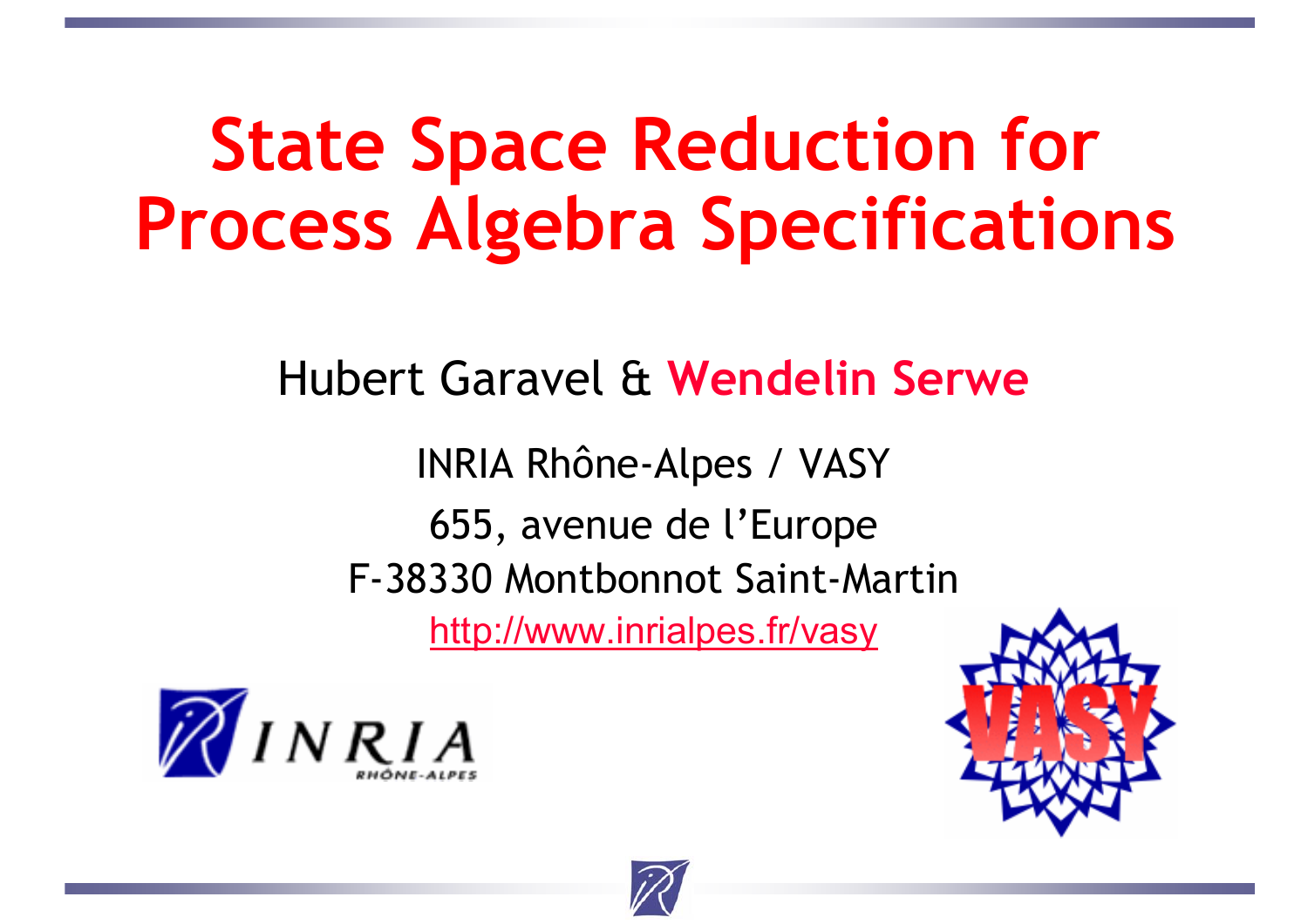### Context

- • **CADP**: widespread verification toolbox
	- 307 licenses, 74 case studies, 17 tools using CADP
	- **http://www.inrialpes.fr/vasy/cadp**
- • **LOTOS**: international standard (ISO 8807)
	- Based on algebraic methodology
	- Abstract data types and process algebra
- • LOTOS-Compilers of CADP
	- CAESAR.ADT (data types), CAESAR (processes)
	- Generation of labeled transition systems (graphs)
	- Used in 32 demos and 60 case-studies

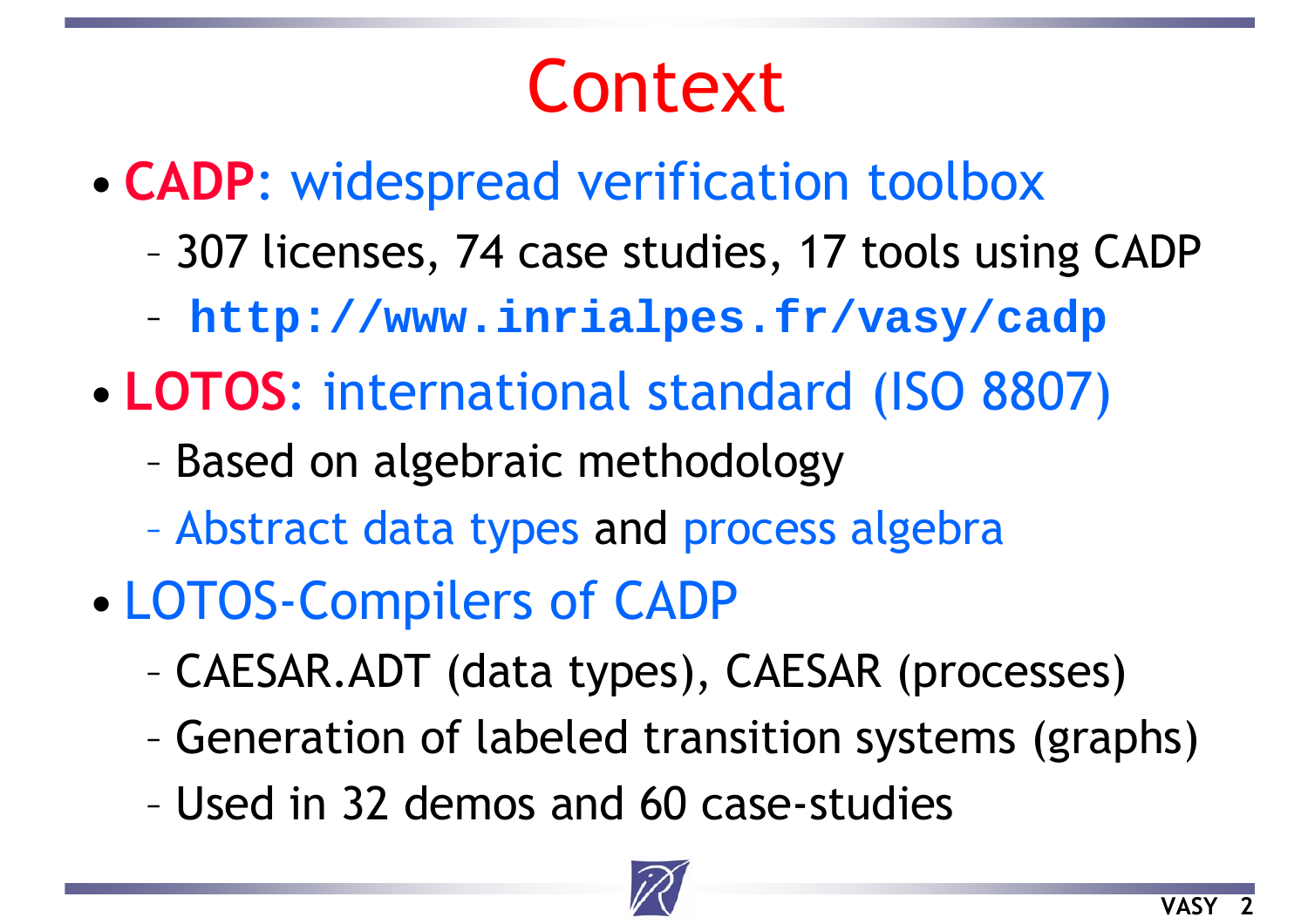### Enumerative Verification

- •Classical problem: **state explosion**
- •Several techniques – here **resetting variables**
- •Graf-Richier-Rodríguez-Voiron 1989:

Manual insertion of resets in an imperative language

•Example: "**READ ?X:bit; SEND !X; stop** "

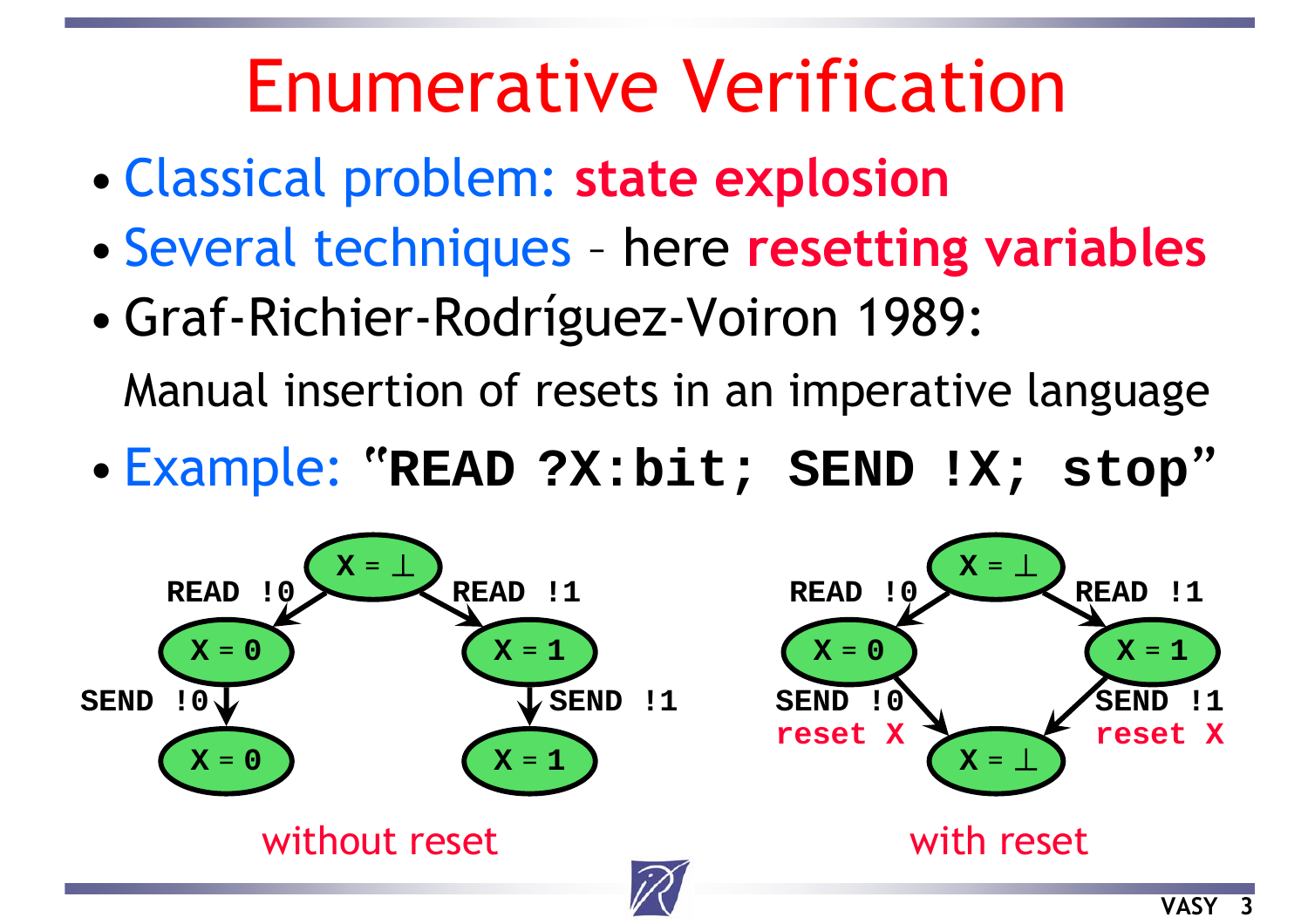# Resetting Variables (1/3)

- Manual insertion of resets Error-prone and impossible in "assign-once" languages
- •Garavel 1992
	- Translate LOTOS to structured Petri nets with variables



"Syntactic criterion":

reset variables if places of a process loose their token

–Significant state space reduction (CAESAR 4.2)

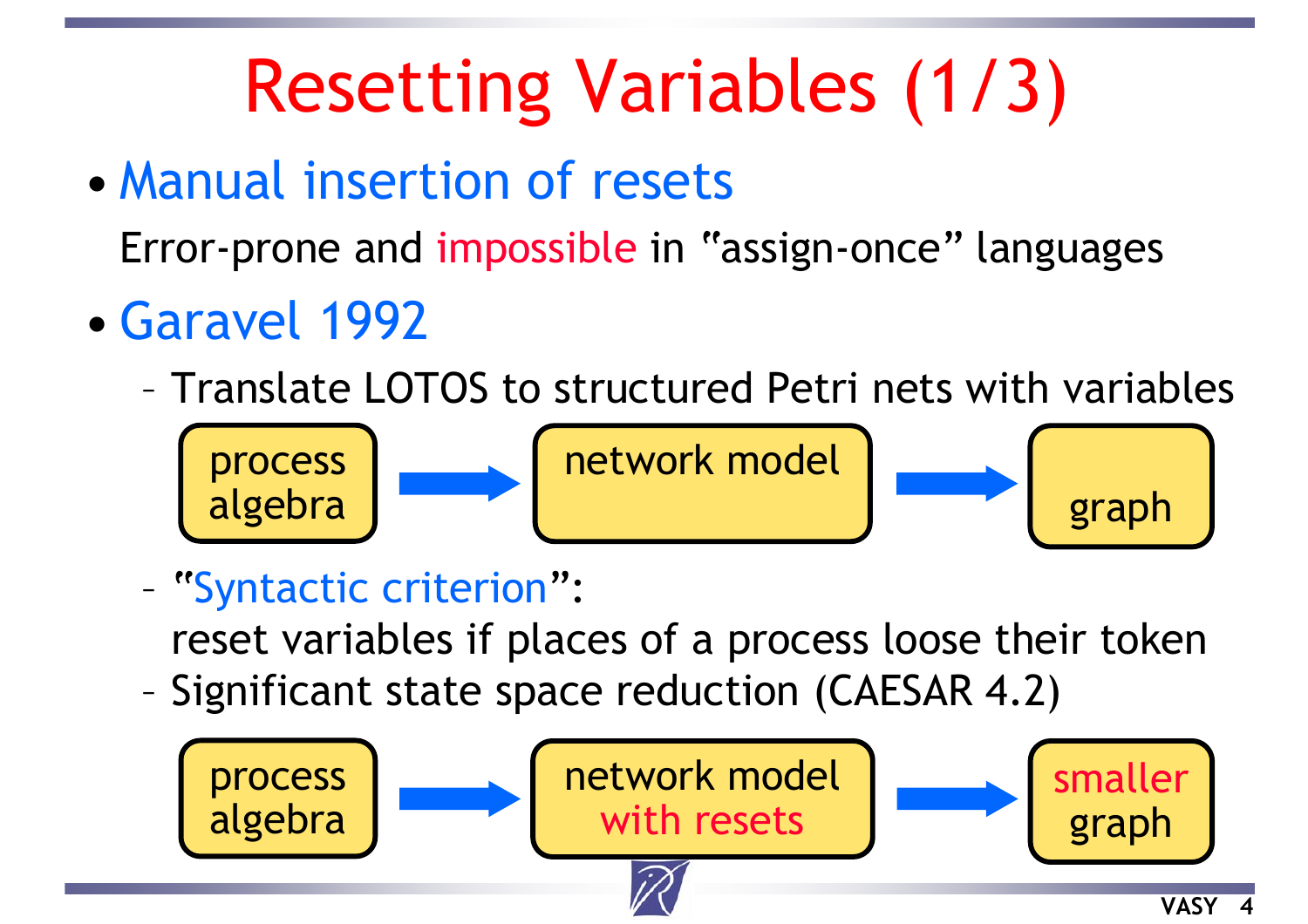# Resetting Variables (2/3)

- •Galvez-Garavel 1993 (MSc thesis, Grenoble)
	- Attempt of a more precise analysis
	- Local and global data-flow analysis
	- Automatic insertion of resets
	- Successful state space reduction

But: **errors** in a small number of examples Strong bisimulation is not preserved! Reason not understood  $\Rightarrow$  not embedded in CAESAR

- • This paper
	- Understanding of the errors
	- Solution

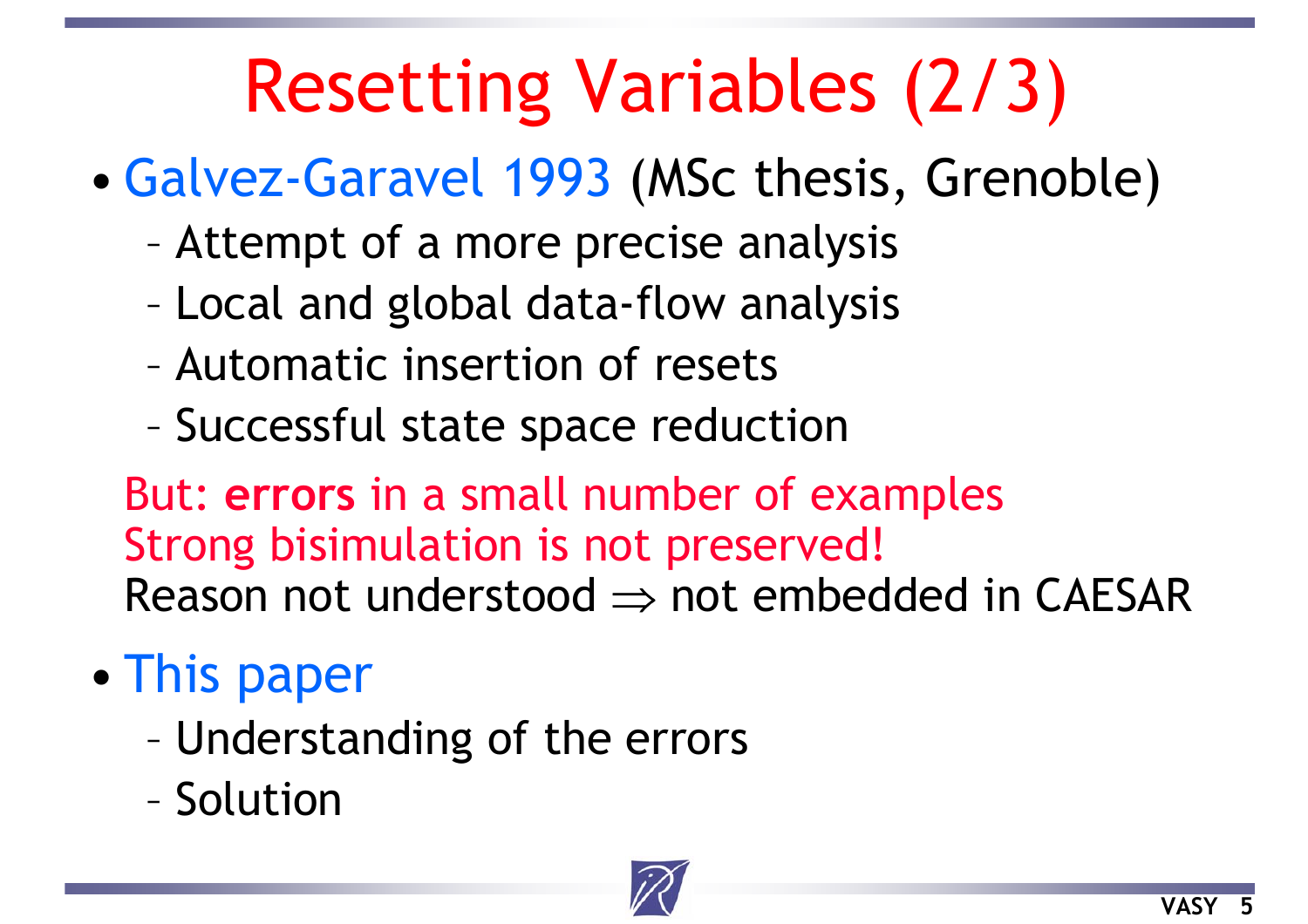# Resetting Variables (3/3)

### **Related work**

- • Dong-Ramakrishnan 1999
	- Same syntactic criterion as CAESAR
	- Removing variables instead of resetting variables
- Holzmann 1999
	- Imperative language
	- Simpler model: *flat* collection of processes
- • Bozga-Fernandez-Ghirvu 1999
	- Simpler model: *flat* collection of processes
	- But: Correctness proofs

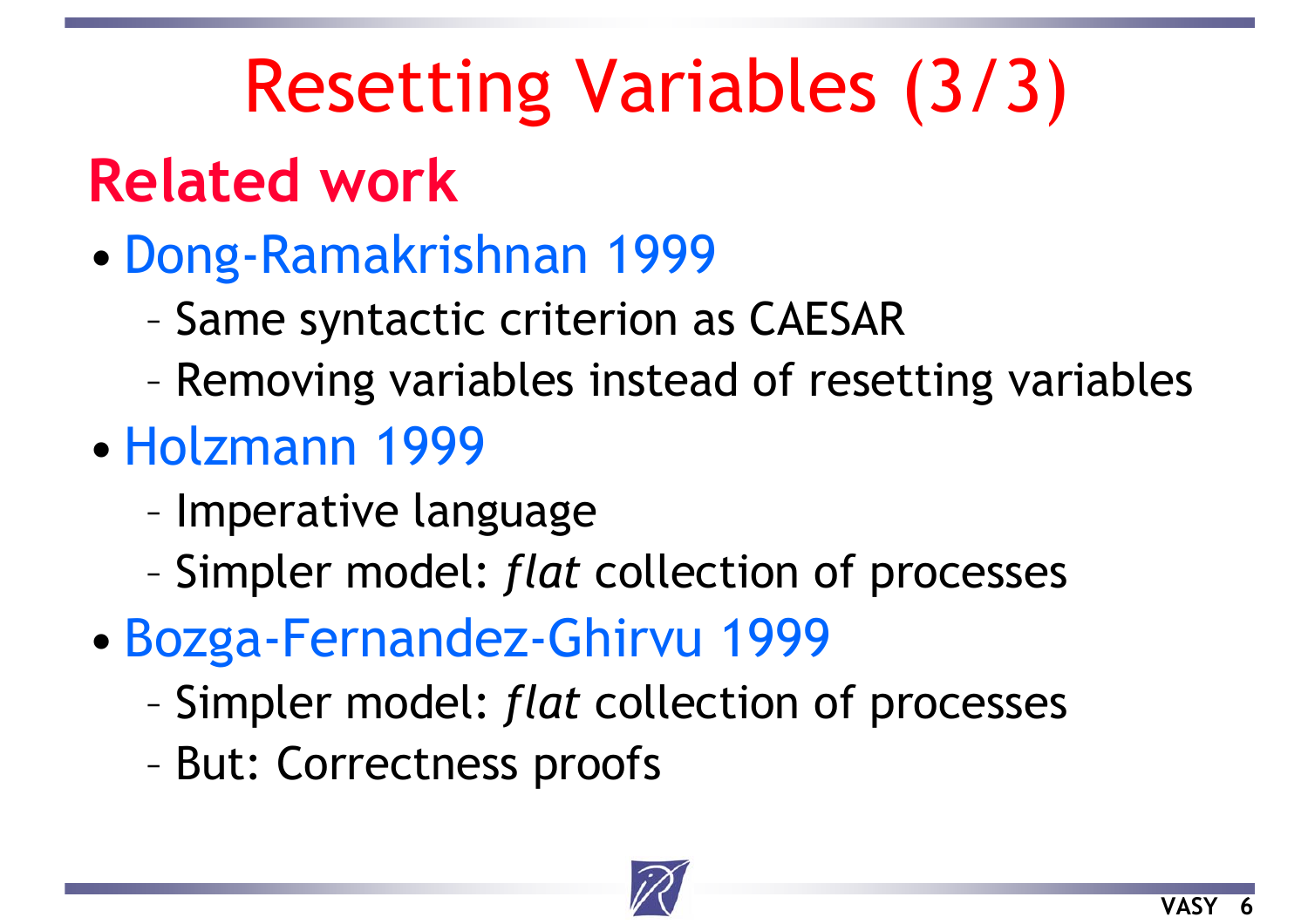#### Network Model of CAESAR(section 2 of the paper)

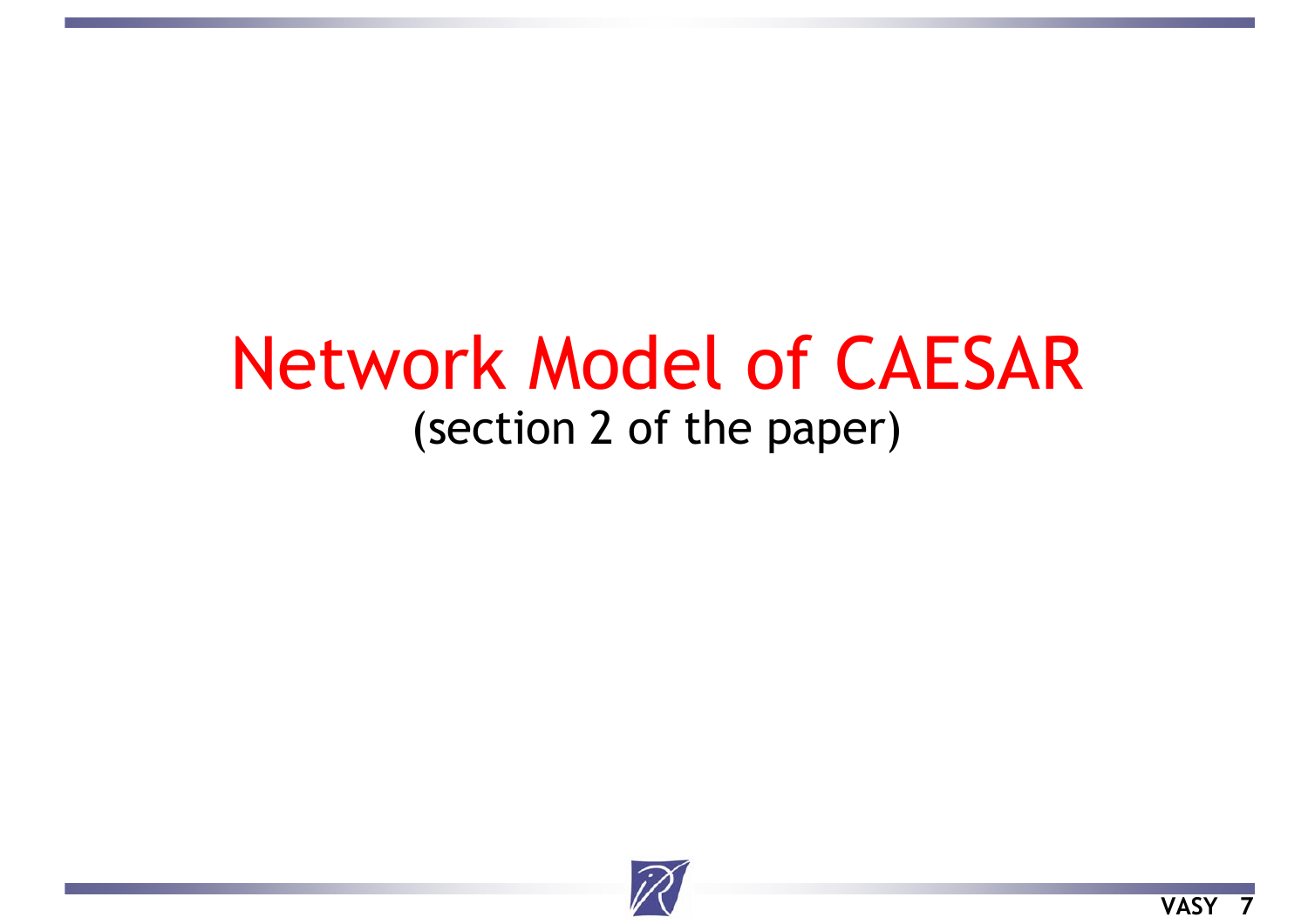# Network Model of CAESAR (1/2)



#### Structured Petri Nets

- Places
- Transitions
- Units



- Partition of the places
- Subunit relation: <u>⊂</u>

#### Properties of units

- Tree shaped hierarchy
- At most 1 marked place
- $\sf{U}_1$  and  $\sf{U}_2\subseteq \sf{U}_1$  are not marked simultaneously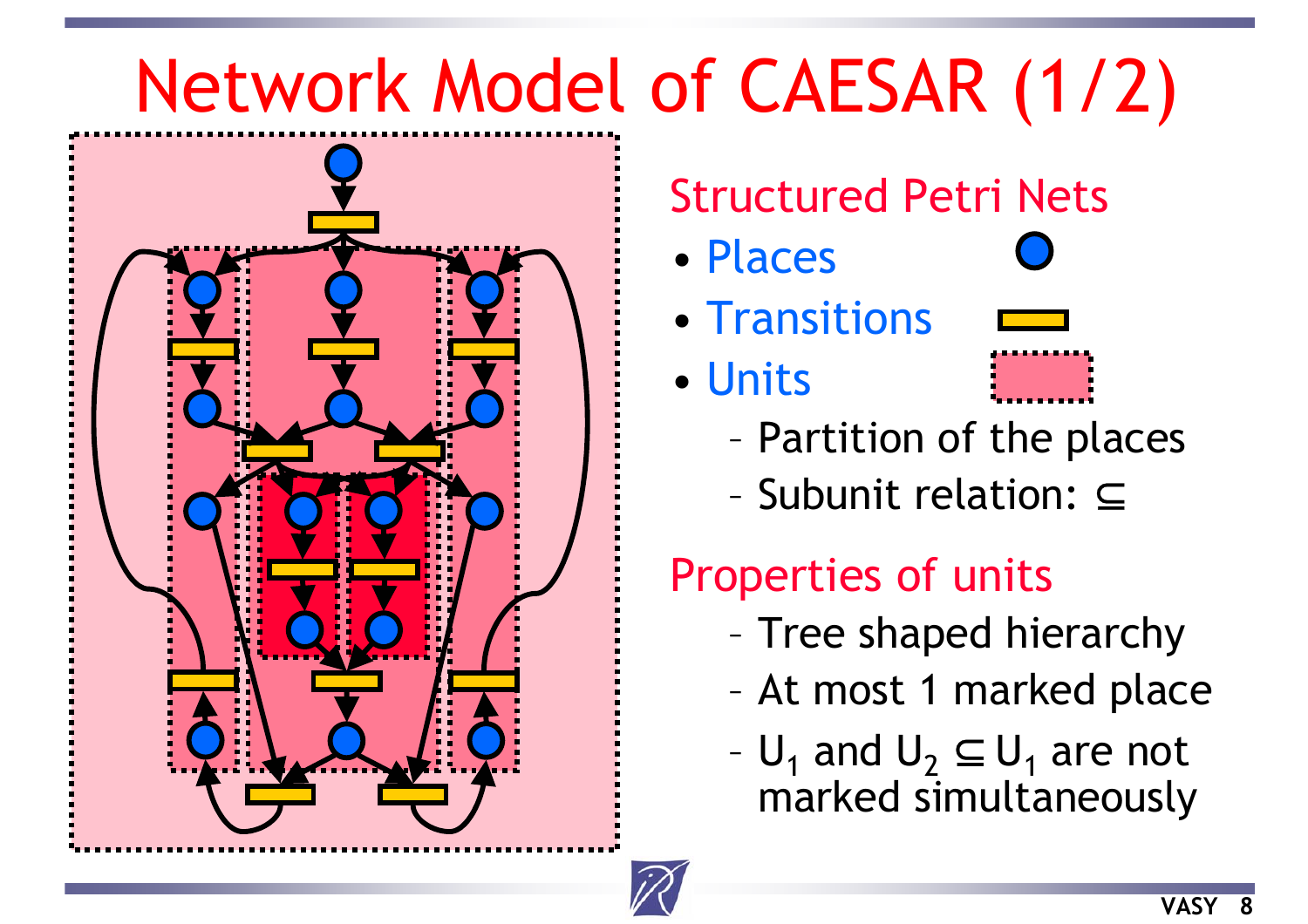# Network Model of CAESAR (2/2)

#### Typed variables

- Attached to units
- • Modified by transitions: Action A, offer O, guard W, reaction R

#### Properties of variables

- •Variables are defined before used
- • Shared variables are read-only In the LOTOS behavior: "G ?X:S; (P1 |||  $P2'$ 
	- **" X "** can be read by "**P1**" and "**P2 "**
	- **" X "** cannot be modified by "**P1**" or "**P2 "**



T

A

W

R

 $G O_i$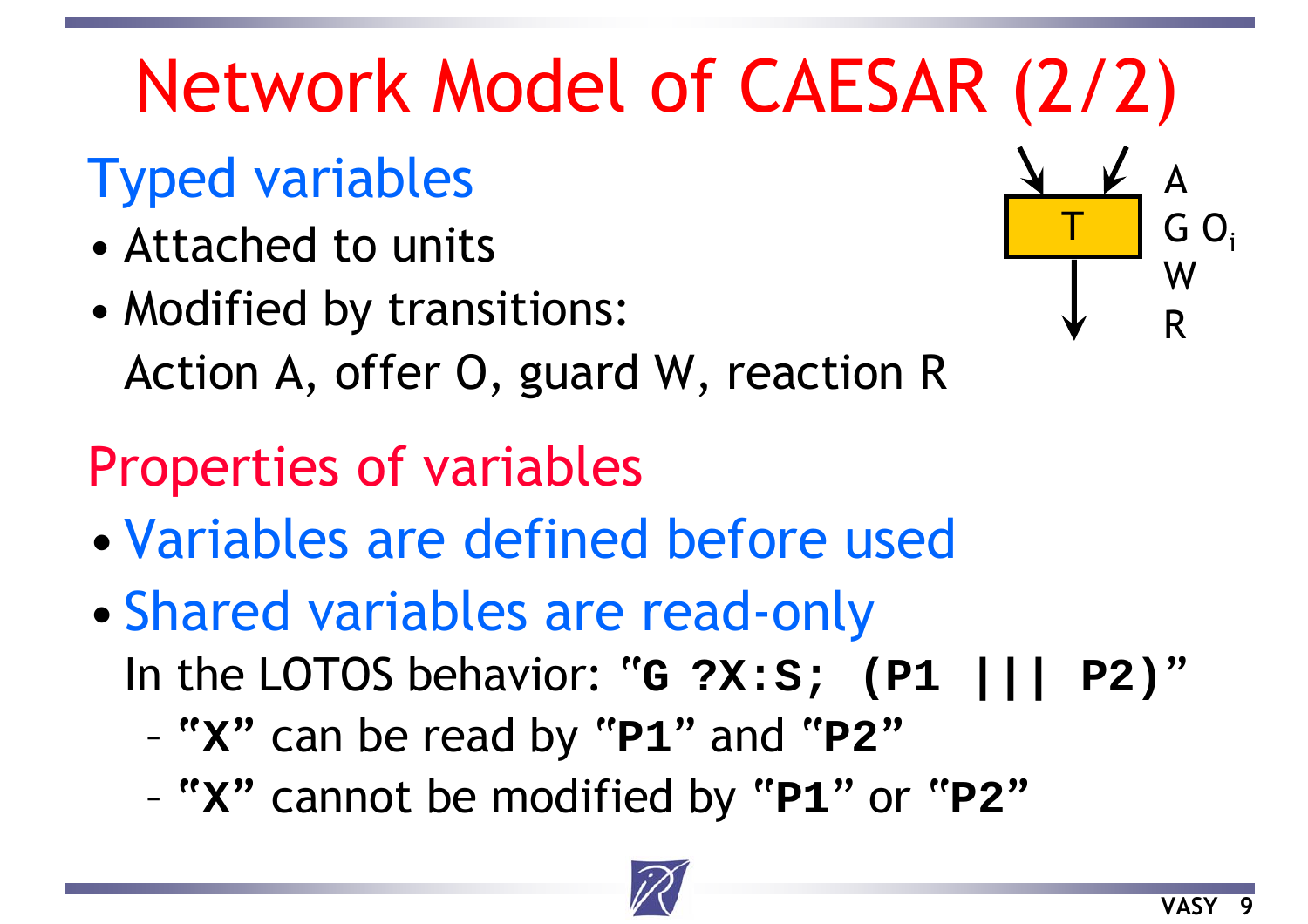#### Local Data-Flow Analysis (section 3 of the paper)

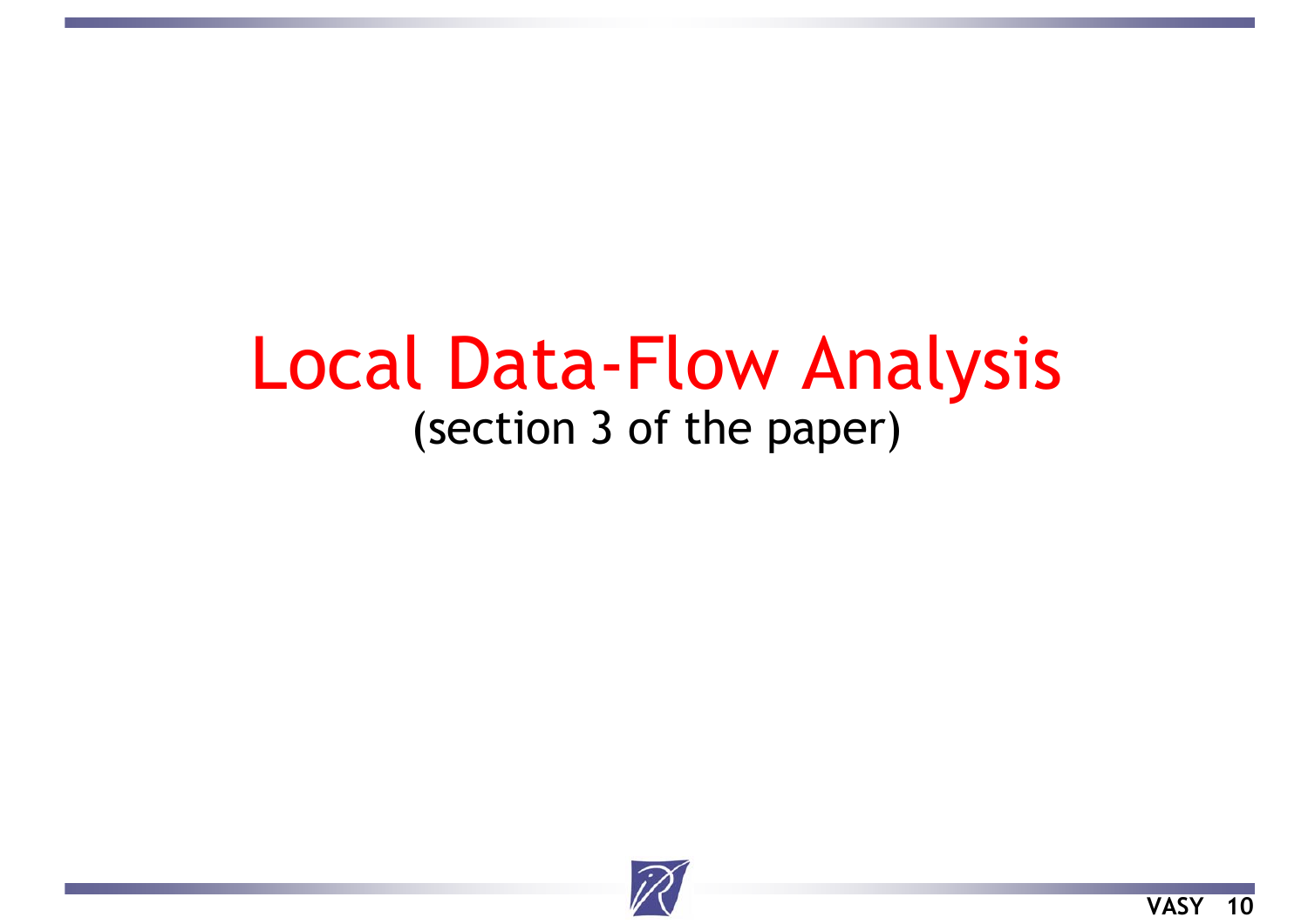## Local Data-Flow Analysis

- Intra-transition
- Predicates on transition T and variable Xdefined by structural induction on T (i.e., A, O, W, R)
	- *use***(T, X)**: value of X accessed by T
	- *def***(T, X)**: value of X defined *at the end* of T
	- *use\_before\_def***(T, X)**: value of X accessed *at the beginning* of T, i.e., *before* a possible *redefinition*
- •Example



**COUNT := COUNT+1** *def*(T, **COUNT**), *def*(T, **VALUE** ) *use*(T, **COUNT**), *use*(T, **VALUE** ) *use\_before\_def*(T, **COUNT** )

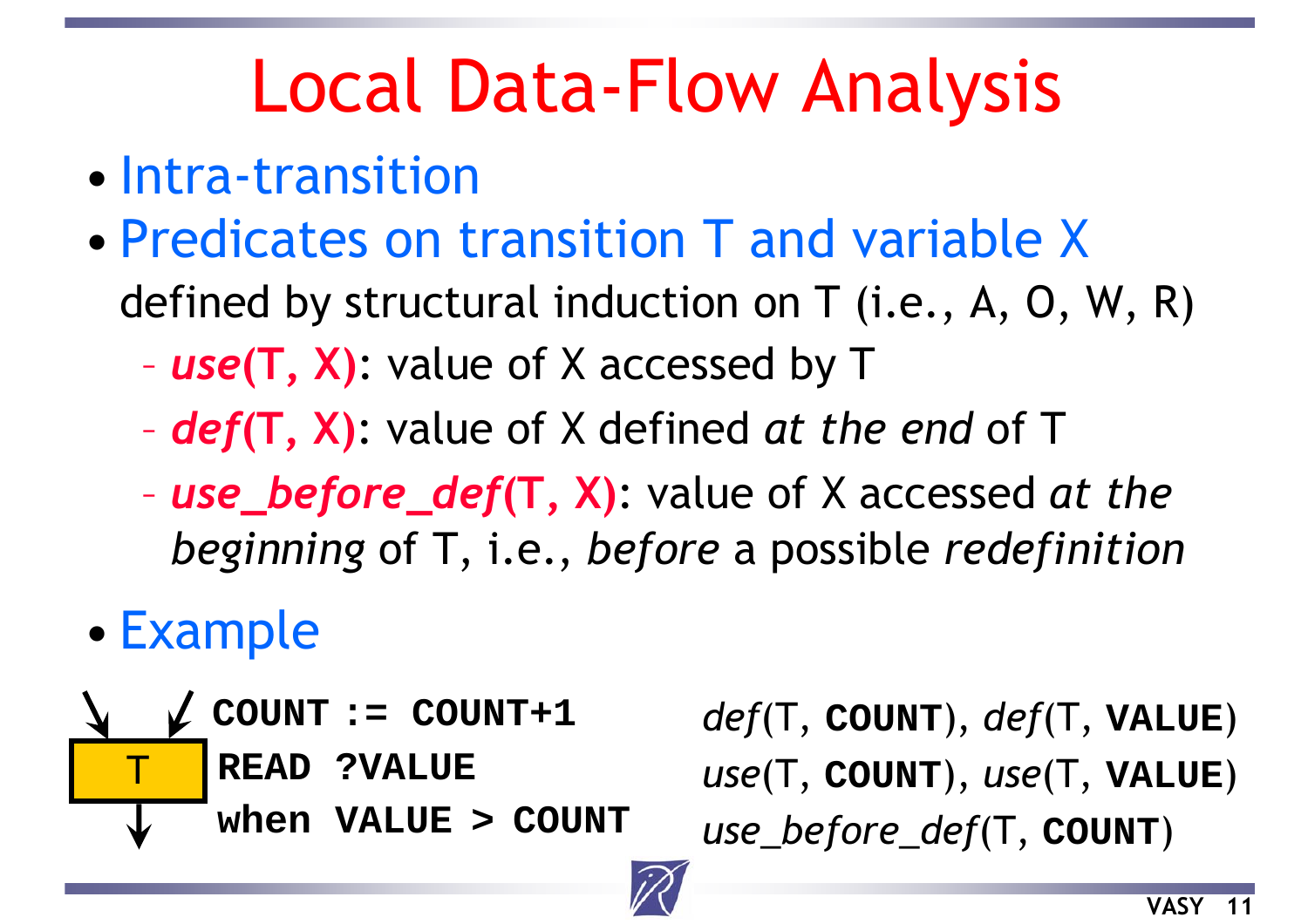#### Global Data-Flow Analysis (section 4 of the paper)

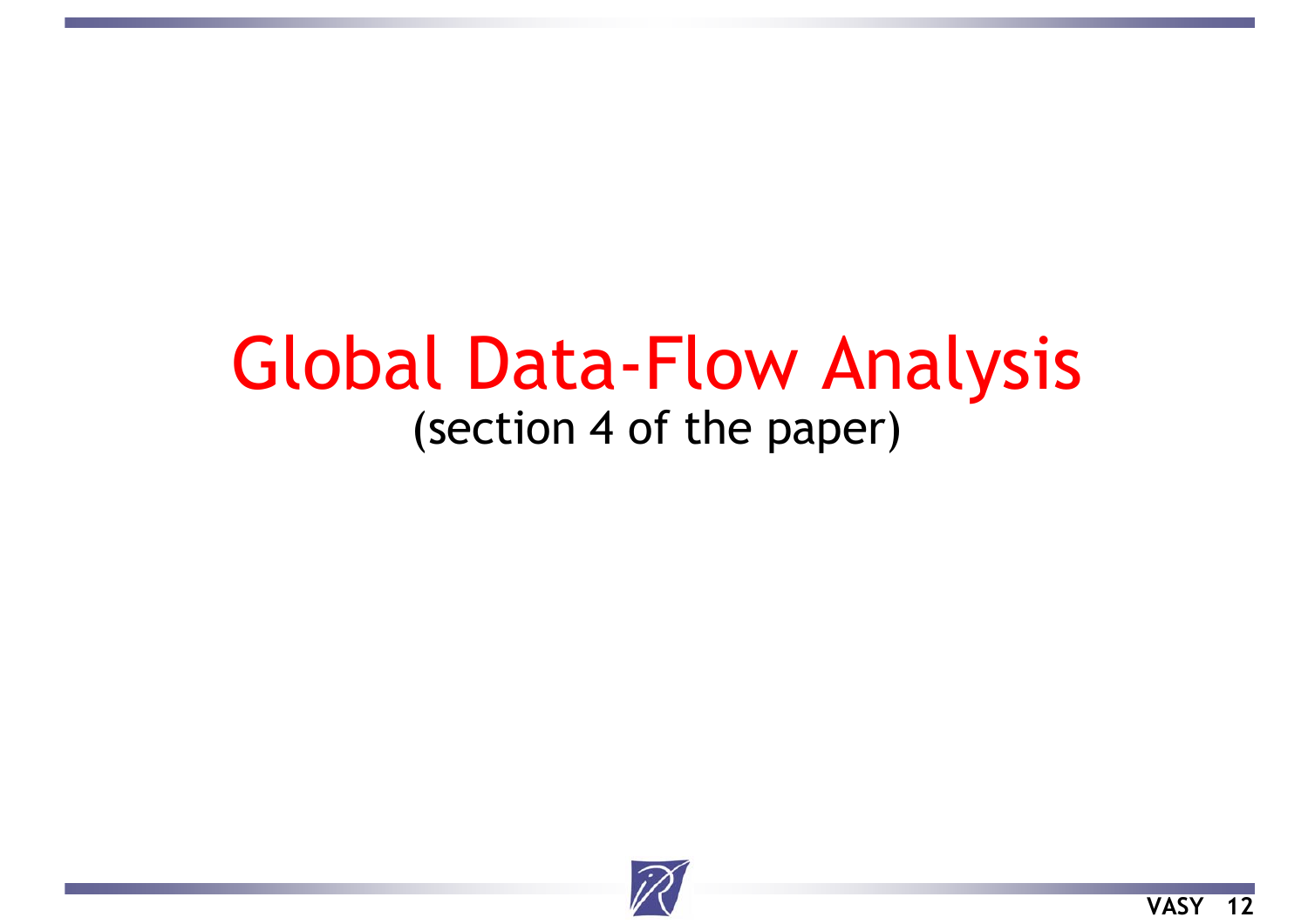## Global Data-Flow Analysis

- Inter-transition: combine local results
- • Classically (sequential programs) compute fixed point on (control-flow) graph
- • Principal difference: Concurrency Petri nets instead of graphs
- •• Idea: abstract Petri nets to graphs
	- Nodes: transitions
	- Arcs: successor relation  $"T_1 \rightarrow T_2$ "

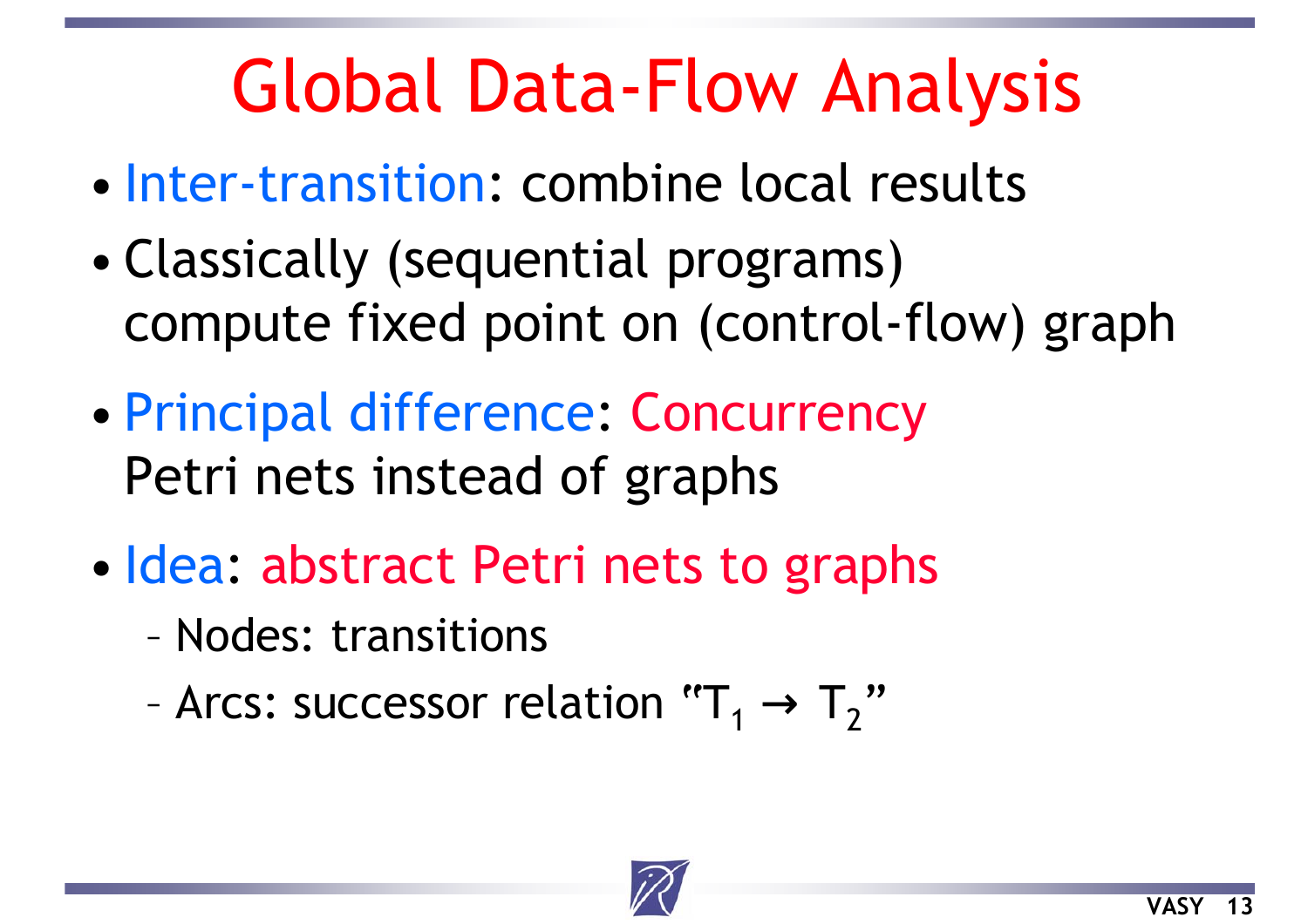## Abstracting Networks to Graphs

Several possibilities:

- •Good precision: based on reachable markings
	- $"T_1 \rightarrow_M T_2"$  iff exists firable sequence  $"..., T_1, T_2$ ,,
	- –State explosion possible
- • Poor precision: connection by places
	- $"{\mathsf T}_1 \to {\mathsf T}_2"$  iff (3 Q) Q output of  ${\mathsf T}_1$  and Q input of  ${\mathsf T}_2$
	- Simple, but imprecise
- •• Improvement: analyze variables one by one
	- " $T_1 \rightarrow_X T_2$ " iff ( $\exists$  Q) as above and Q in unit of X
	- Chosen approach

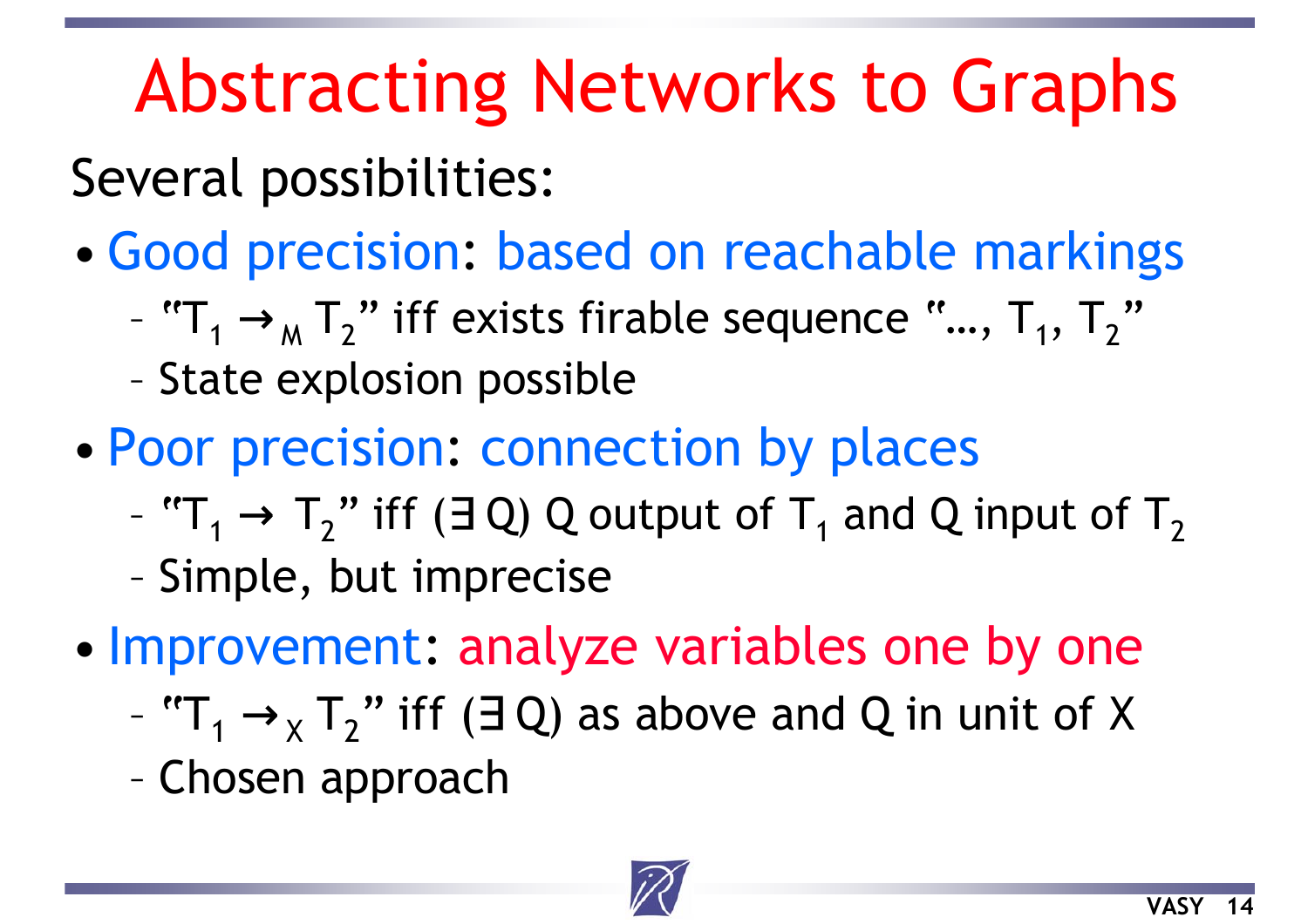### Global Data-Flow Predicates

*live*(
$$
T_0
$$
,  $X$ ) iff  
\n( $\exists T_0 \rightarrow_X ... \rightarrow_X T_n$ )  
\n*use\_before\_def*( $T_n$ ,  $X$ )  
\nand  
\n( $\forall i \in \{1, ..., n-1\}$ )  
\n $\neg def(T_i, X)$ 

Backward fixed point

$$
\begin{array}{ll}\n\text{available}(\mathsf{T}_n, \mathsf{X}) \text{ iff} \\
(\exists \mathsf{T}_0 \rightarrow_{\mathsf{X}} ... \rightarrow_{\mathsf{X}} \mathsf{T}_n) \\
\text{def}(\mathsf{T}_0, \mathsf{X}) \\
\text{and} \\
(\forall i \in \{0, ..., n-1\}) \\
\text{live}(\mathsf{T}_i, \mathsf{X})\n\end{array}
$$

Forward fixed point

*reset*(T, X) iff *available*(T, X) and **¬***live*(T, X)

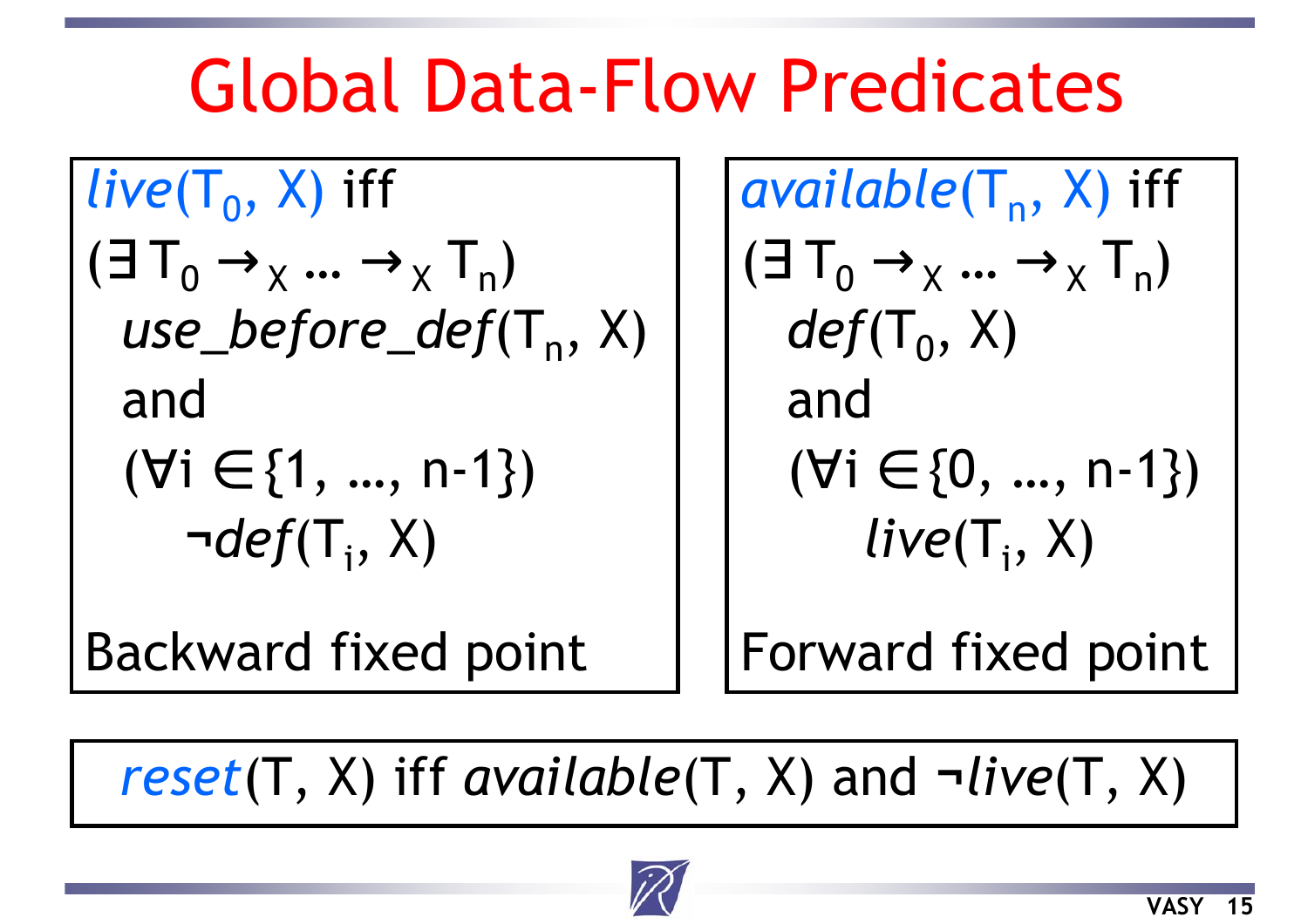#### Treatment of Inherited Shared Variables (section 5 of the paper)

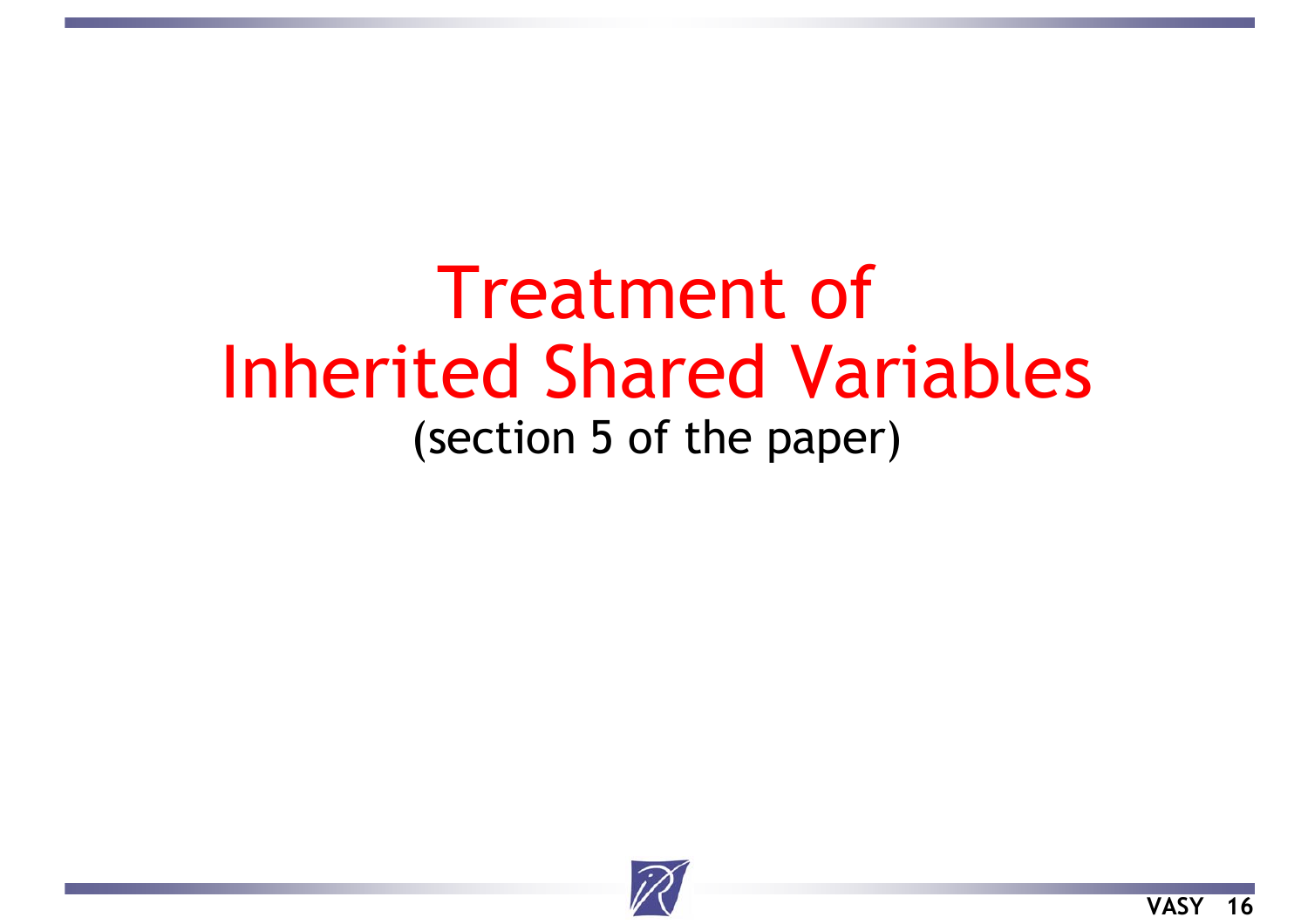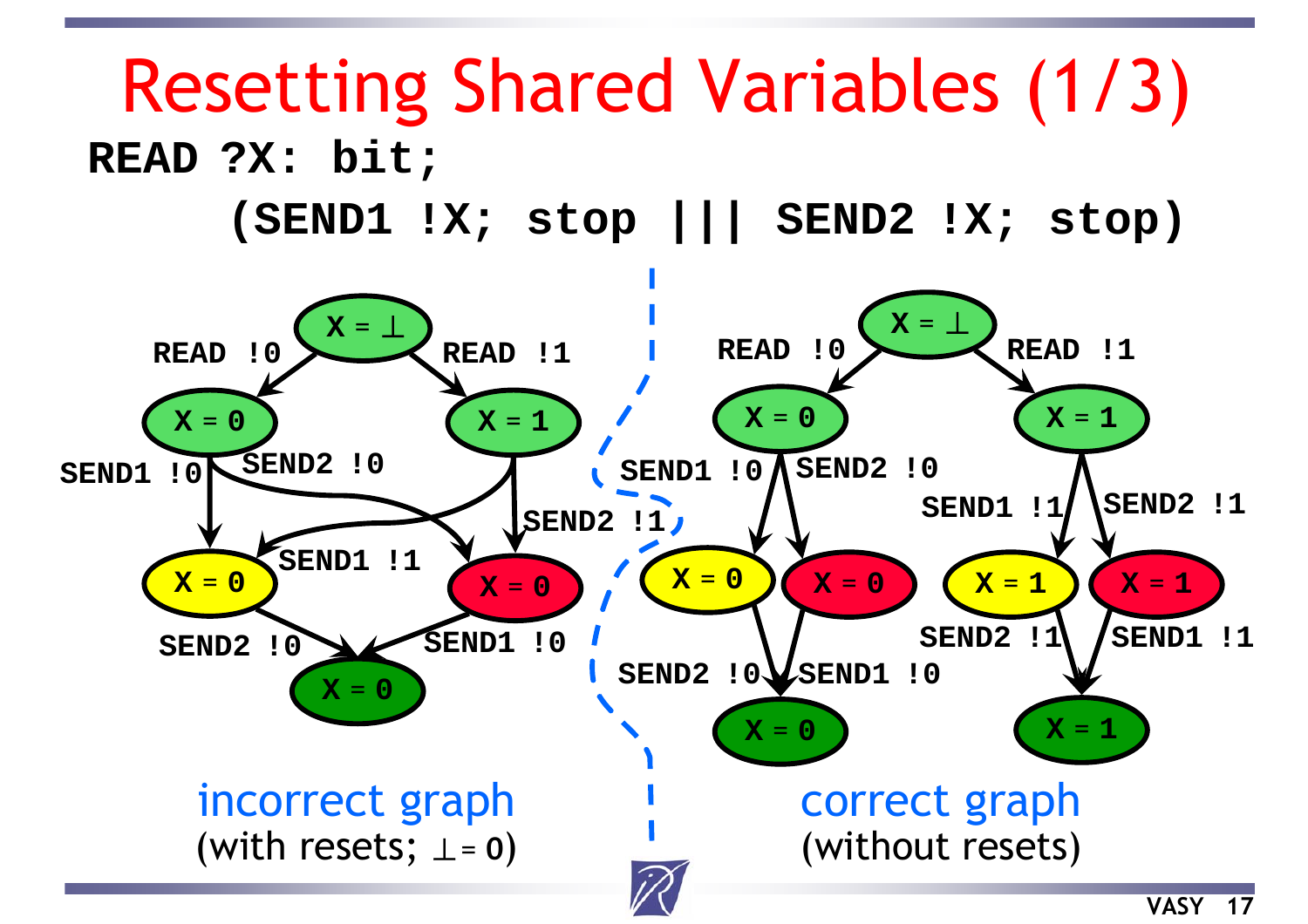

- •Without resets, shared variables are read-only
- •Inserting resets creates read/write(reset) conflicts

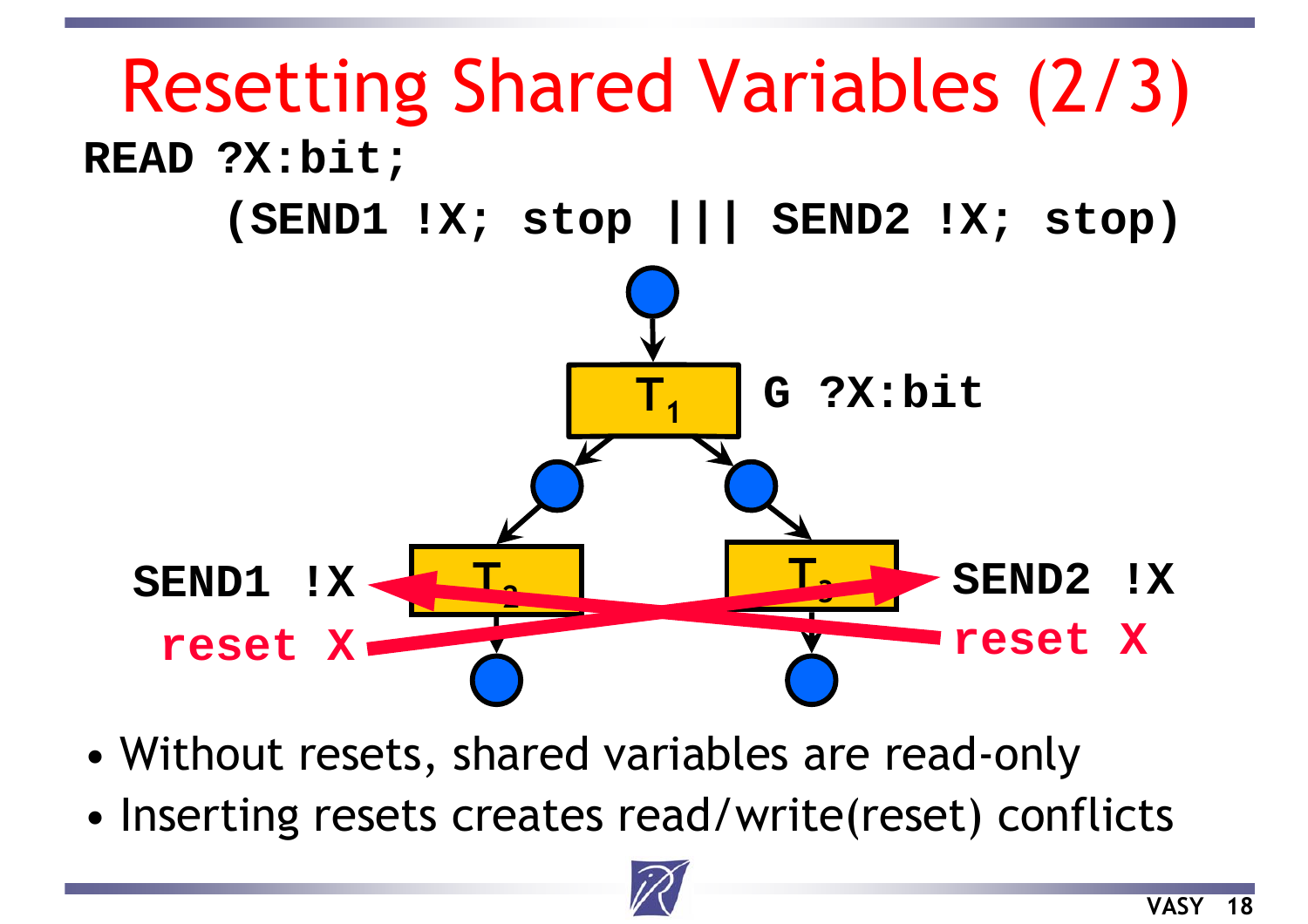## Resetting Shared Variables (3/3)

#### Solution: **Duplication of " X" in unit "U"**

- Create a new variable **X'** attached to U
- Replace **X** by **X'** in all transitions of U
- Insert "**X':= X**" in all T entering U s.t. *Live*(T, **X** )

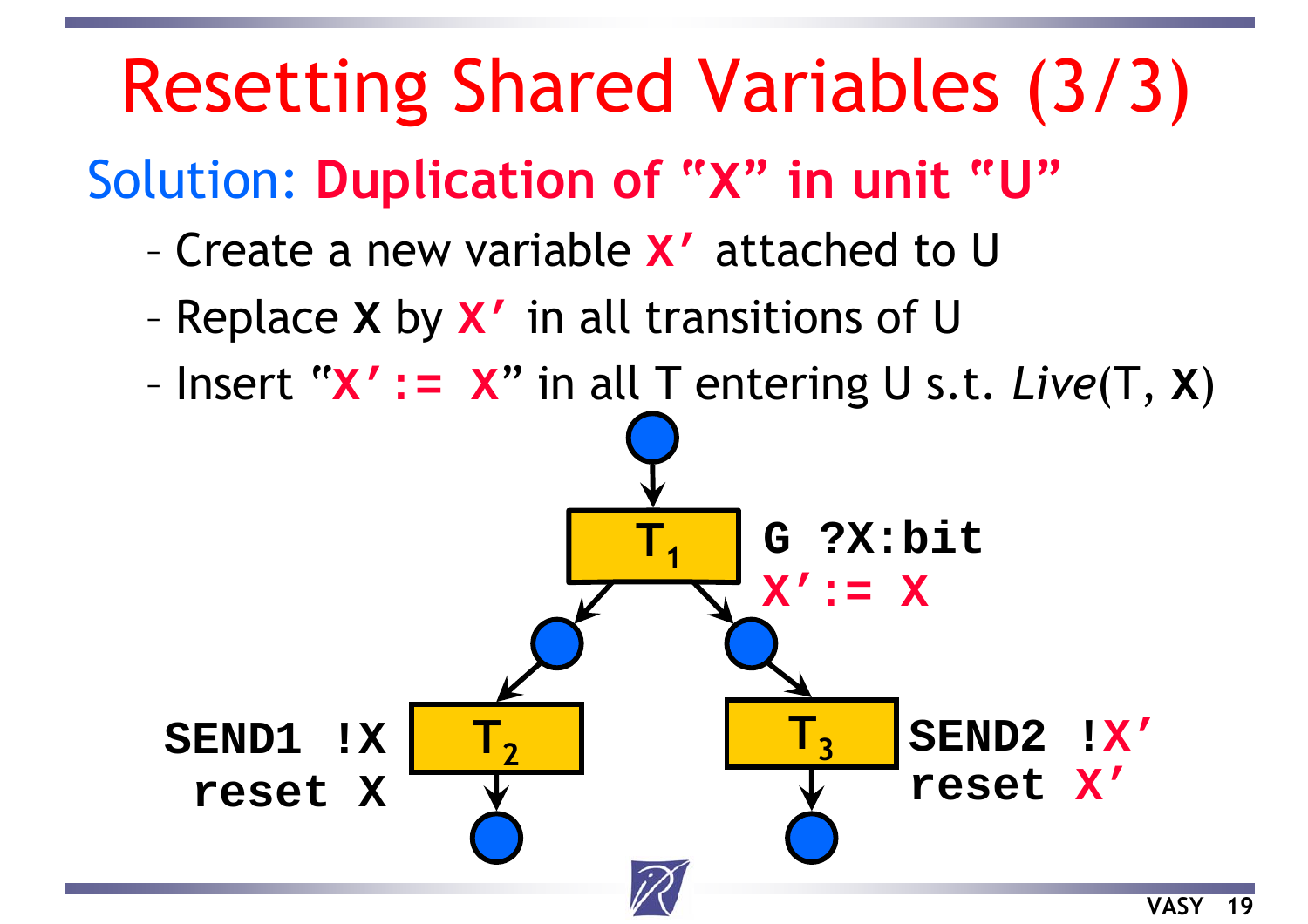### Which Variables to Duplicate? (1/2)

- • Variable duplication increases the representation of a state!
- Goal: minimal number of duplicated variables
- **Concurrent Units :** "U  $_1$  ||| U<sub>2</sub> " $\mathsf{U}_1$ ,  $\mathsf{U}_2$  separate and simultaneously marked
- •• **Conflict**  $use(T_1, X)$  versus  $reset(T_2, X)$  iff  ${\sf T}_1$  transition of  ${\sf U}_1,~{\sf T}_2$  transition of  ${\sf U}_2,$  and  ${\sf U}_1$  |||  ${\sf U}_2$

**Too rough!**

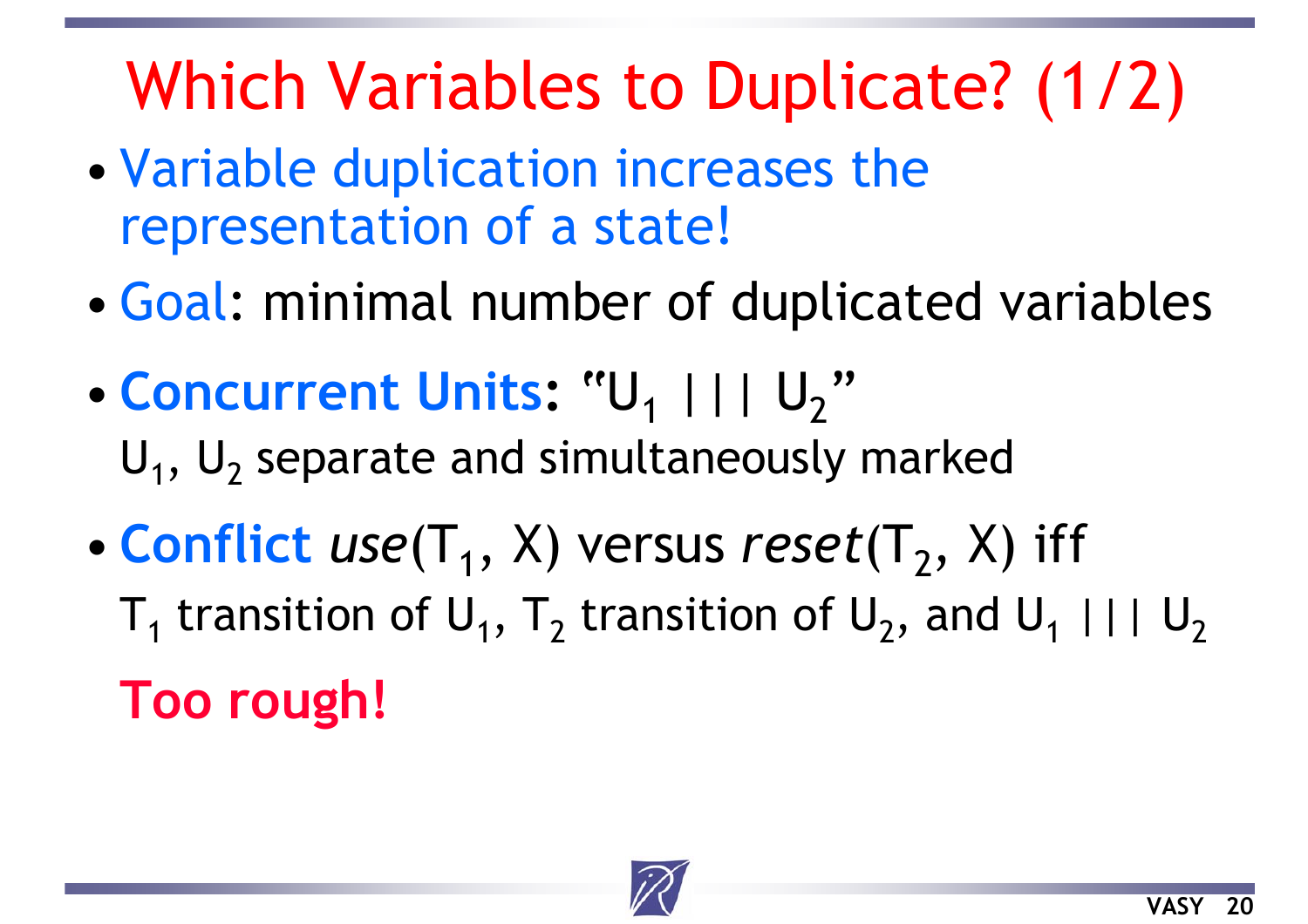### Which Variables to Duplicate? (2/2)



- ••  $use(\mathsf{T}_2, \mathsf{x}), \, use(\mathsf{T}_3, \mathsf{x}),$  $\mathsf{use}(\mathsf{T}_4^{\mathsf{-}}, \, \mathsf{x})$
- ••  $reset(T_4, x)$
- $\bullet$  T $_2$  transition of U $_4$
- 
- $\bullet$   $\mathsf{T}_4$  transition of  $\mathsf{U}_1$  and  $\mathsf{U}_2$
- • $\mathsf{U}_1$  |||  $\mathsf{U}_2$

#### $\mathsf{Conflict}\;\mathsf{T}_\mathsf{2}\;(\mathsf{T}_\mathsf{3})$  with  $\mathsf{T}_\mathsf{4}$ ? **NO:**

- $\bullet$  T<sub>4</sub> synchronizes U<sub>1</sub>, U<sub>2</sub>
- "**reset X**" in T 4 correct

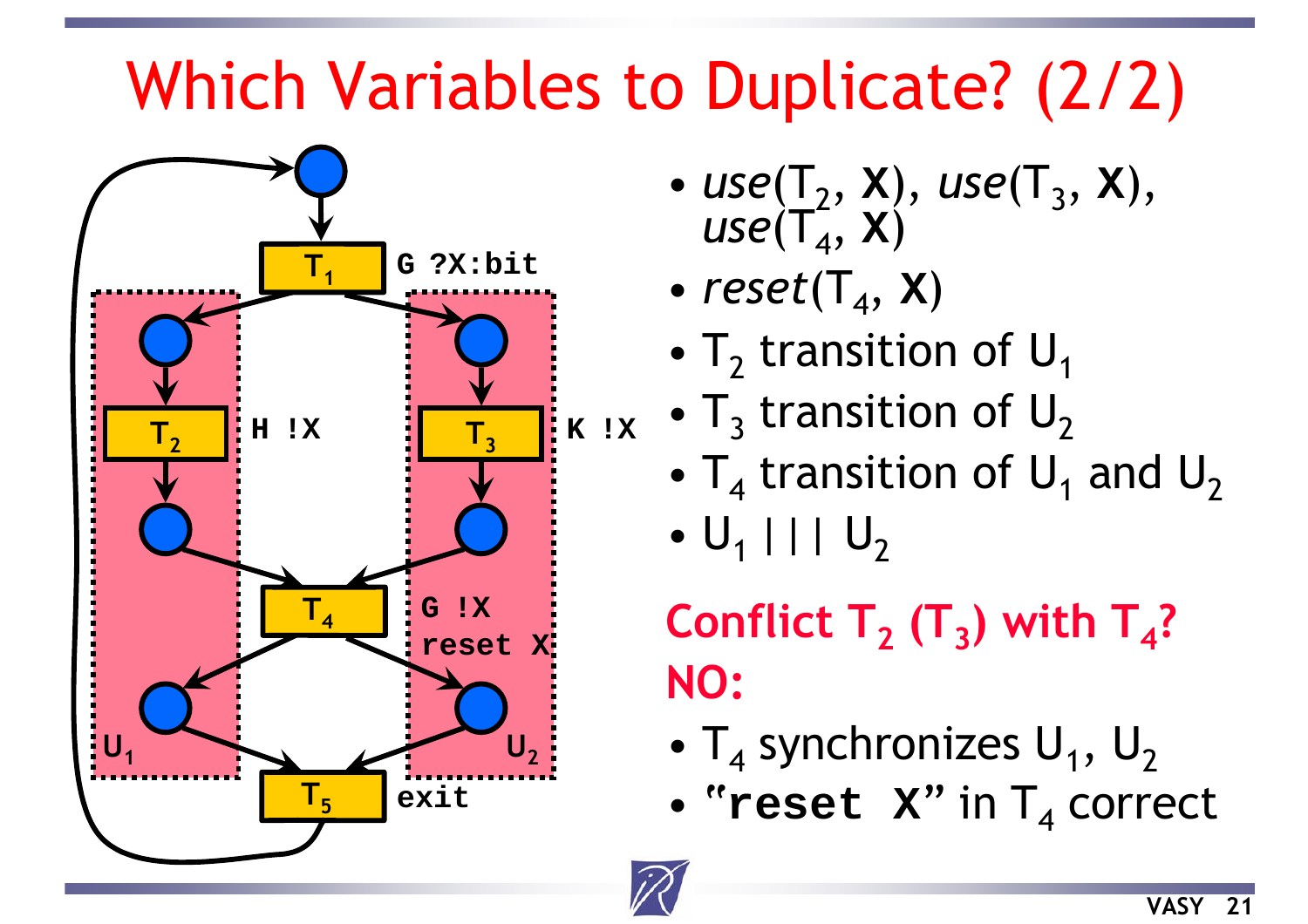## Algorithm

compute *concurrent units* and *synchronizing transitions VARS* := **{ X1 … Xn } while** *VARS* not empty **do** choose **X** in *VARS* **repeat** compute local and global data-flow compute conflicts **U** := choose conflicting unit **if U <> NULL then**duplicate **X** in **U** (yields **X'**) *VARS* := *VARS* <sup>∪</sup> **{ X'} until U = NULL** (i.e., no more conflicts) insert "**reset X**" in all **T** such that "*reset***(T, X)**"

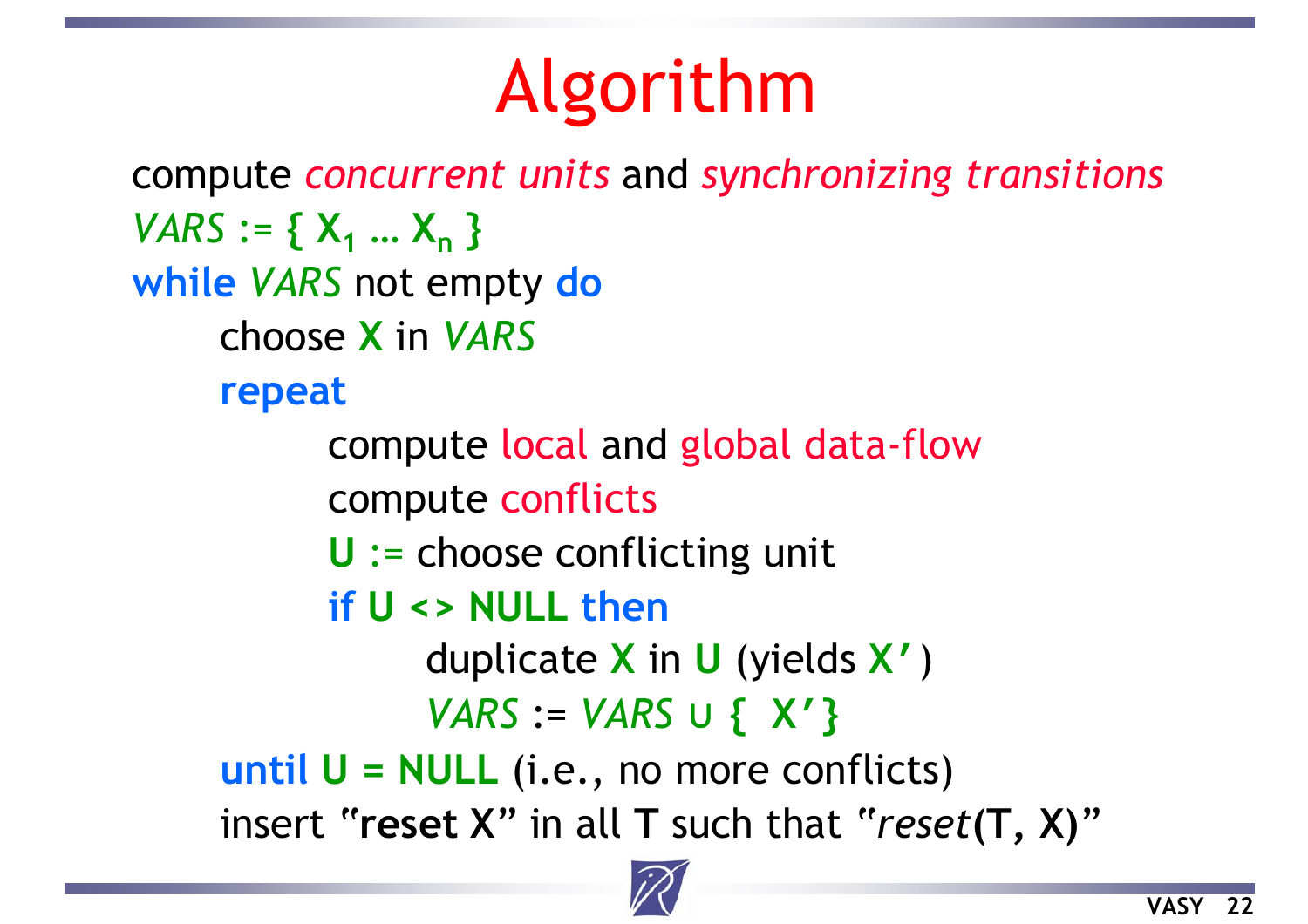#### Experimental Results (section 6 of the paper)

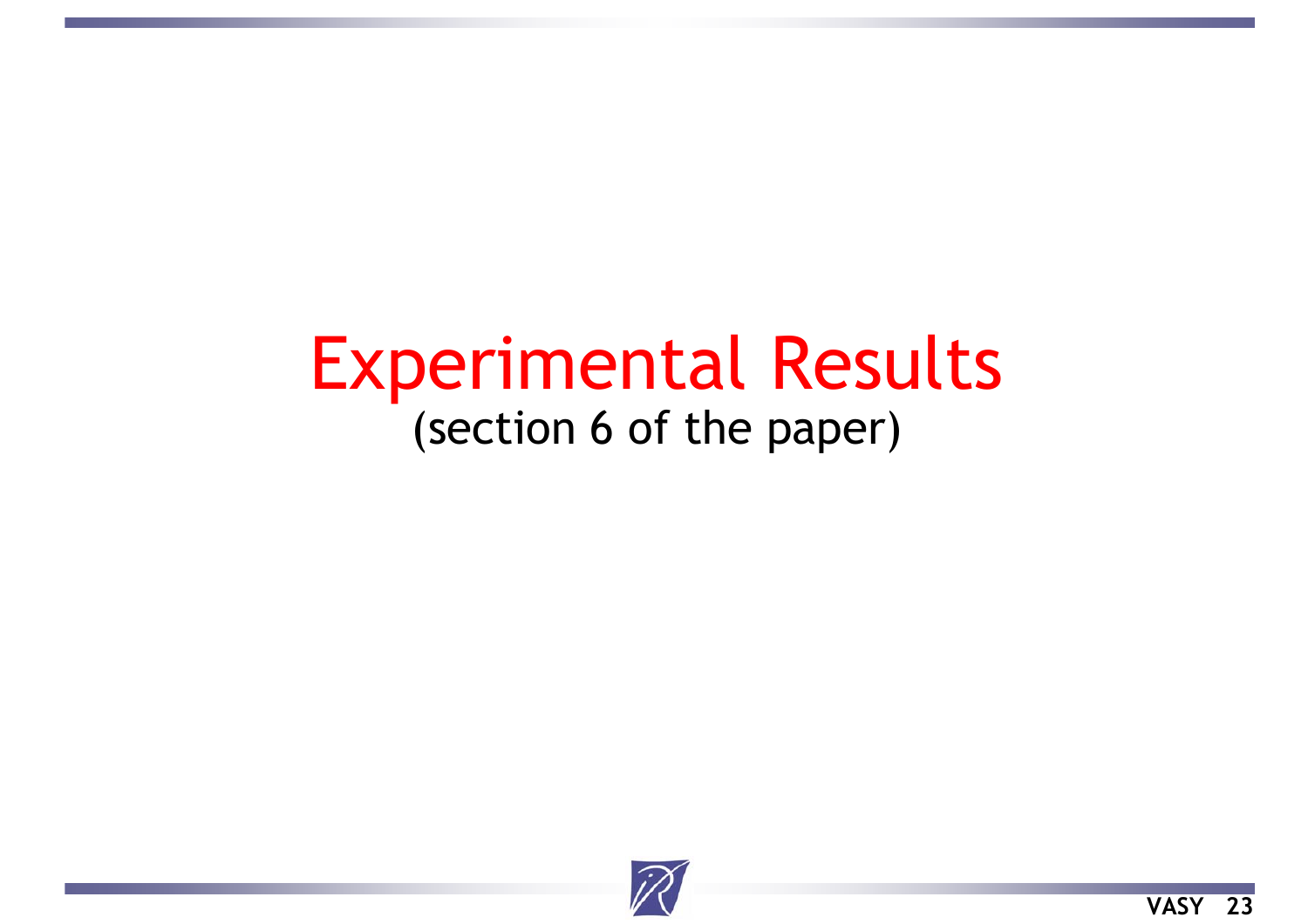## Experimental Results

- •Tests: 544 LOTOS value-passing specifications
- •State space reduction for 120 examples (22 **%** )
- • Average reduction factors States: **9** (max 220), Transitions: **12** (max 360 )
- • 3 examples: generation impossible before **reduction factor > 104**
- •Generating all graphs: 4 times faster
- •Only 24 examples (4 **%**) requiring duplication
- • Increase of state representation outweighed by state space reduction